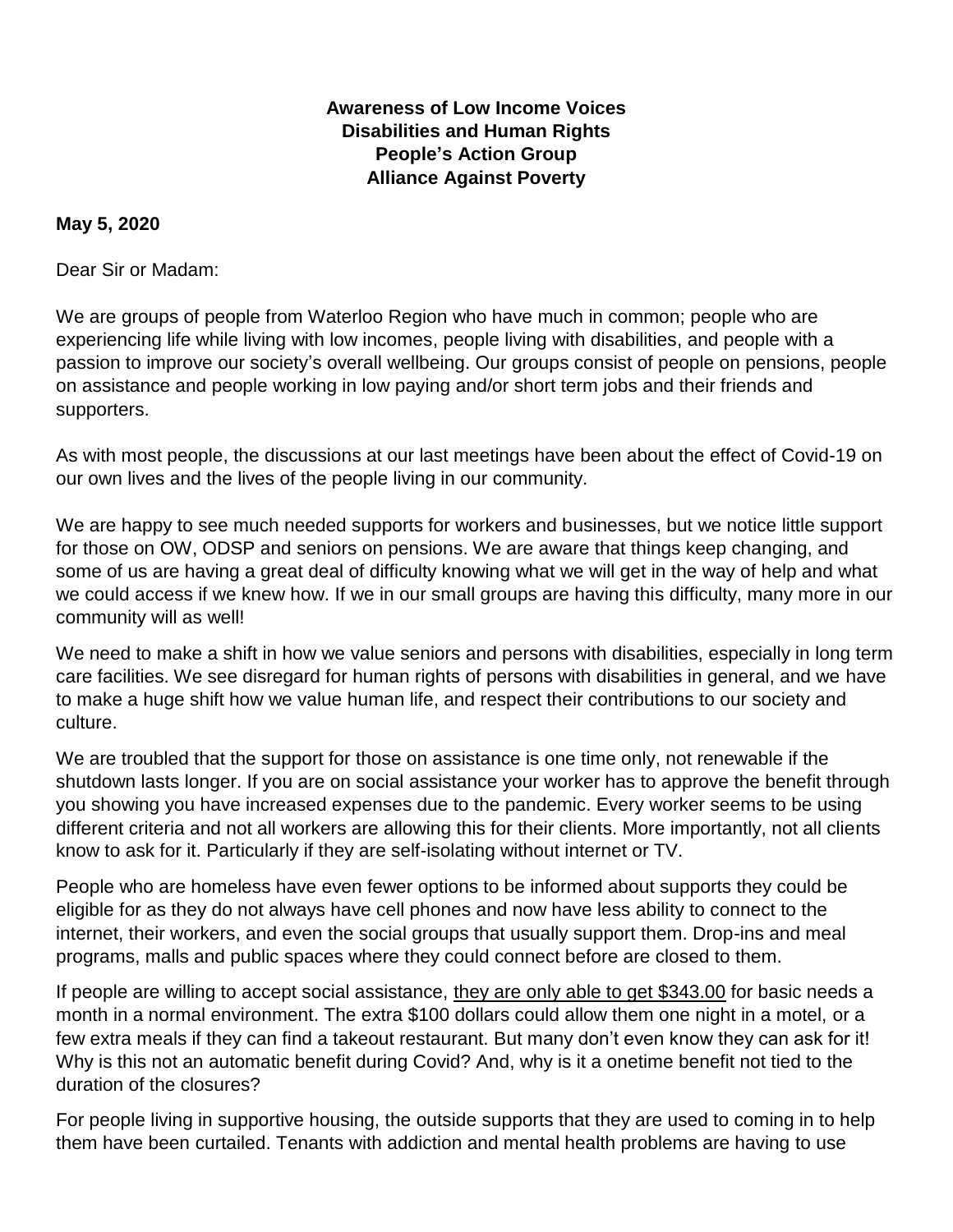telephone support rather than face to face. Safe injection supplies are hard to get. Hamper programs and community meal programs are delivered in fewer locations. House cleaning and some physical supports such as personal hygiene assistance have been further curtailed, and in many instances stopped all together, because of precautions and perceptions of personal safety. Smoking and pets at home are a coping mechanism for many persons with disabilities but a reason for many housekeepers to refuse coming into units. Medical conditions are being dealt with over the phone and when a visit to a health care provider is absolutely needed, transportation is very difficult to secure or ensure when needed.

Some of the emergency benefits made available during pandemic will be used to obtain necessities and create some safety and predictability with food and supplies .Low-income people are applying for the funds for this reason. However, they may accumulate debt if after the pandemic they are asked to give the money back. This repayment should not be acceptable. The most vulnerable and at-risk people reaching out for the same safety and security as the rest of the population should not be further burdened by being penalized for accepting money that was offered and needed. There should be no required repayment nor a claw back of other funding these people rely on.

Also, persons with disabilities who were working part time and receiving ODSP need a break and CERB should not be treated as income during the pandemic, resulting in 50% claw back from social assistance. The most vulnerable need more to sustain their capacity and safety during a time of crisis and to recuperate after the crisis. We cannot leave those living in poverty even further behind as we help the rest of the community recover from the financial devastation of this virus.

We created the following list of items that would be an additional cost to individuals

- Food some items not available, some have increased costs (both legitimate increases and price gouging), stores limit amounts which can be difficult for large families. Not enough locations with community meals, food hamper programs are fewer. Adults and children eat more while staying in house when there is nothing else to do.
- Prescription Drugs dispensing fees are now paid month monthly. Pharmacists need to fill more prescriptions causing longer wait times and more visits to get medications.
- Extra cleaning and sanitizing supplies Hand sanitizers, masks, and gloves are all things most of us do not keep on hand and are not often available now. We are all cleaning our houses more often too and wanting to use the best cleaners. Those are some of the prices that have been increased drastically.
- Extra laundry to maintain cleanliness means extra detergent and more costs, especially when you need to use coin operated machines.
- Personal hygiene products that would have been free like soap, shampoo, and feminine hygiene products are not available and it means higher costs at the store.
- Can and bottle returns are a limited source of income as there are only a few return locations and there are very long lineups. This is particularly hard for people on foot and those with mobility issues even more. Many supplemented their income in this way.
- Having to shop more often People who have no car can only buy as much as they can carry. They cannot stock up, even if it was affordable. Limits to one family member in stores further limits the amount you can get in a single trip.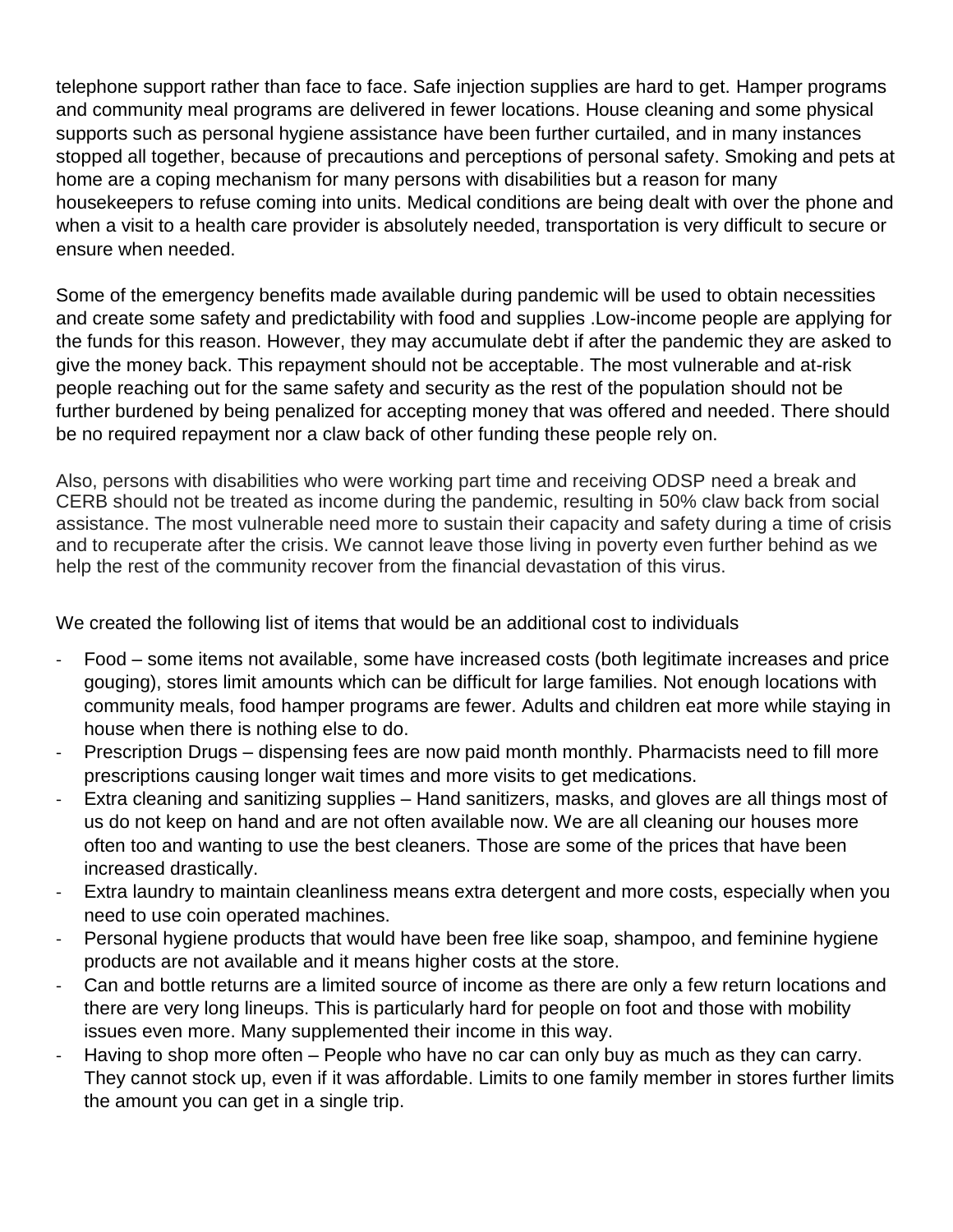- People have to go through hoops and hurdles to reach their case workers, justify their needs, and find a way to receive any additional support.

For people with disabilities:

- Glasses, hearing aids, dental, foot-care etc. are not covered through discretionary benefits and the one-time COVID funding is inadequate to support persons needing aids and devices.
- Increased mental health risk for those disabled, as access to information and keeping social relationships is more challenging, especially for those with reduced sight, hearing and speech capacity.
- Persons with disabilities are further marginalized by not having personal assistants accompany them to triage or hospitals. People with disabilities are less likely to go to hospitals if exhibiting symptoms

To address these inequalities we would like to see:

- A recognition of the increased burden placed on low income and disabled people during this pandemic and increasing supports and funding.
- An immediate increase in pensions to meet the level of CERB.
- The Covid benefit for those on social assistance become automatic and monthly until all restrictions have been lifted.
- A renewed focus on improving outcomes for people living in poverty through a basic income for all where individuals will not have to deal with bureaucratic service delivery, and increased stress and anxiety during any crisis.
- Specific direction given to service providers on how to support people living with mental and physical disabilities maintain a healthy lifestyle while living as independently as possible.
- We recognize that some vulnerable people have support from friends and family, but many more do not. There has to be a way to make navigating through all the systems set up by governments and support agencies easier for people who cannot reach out to others for assistance.

This pandemic has been hard on all of us, but those living in poverty are more impacted and are feeling more frightened than ever that we are being forgotten by society as a whole.

Thank you for your anticipated consideration,

Cathie Stewart Savage

Cathie Stewart Savage, Secretary Awareness of Low Income Voices Email: css2303@gmail.com

On behalf of:

Awareness of Low Income Voices Disabilities and Human Rights People's Action Group Alliance Against Poverty